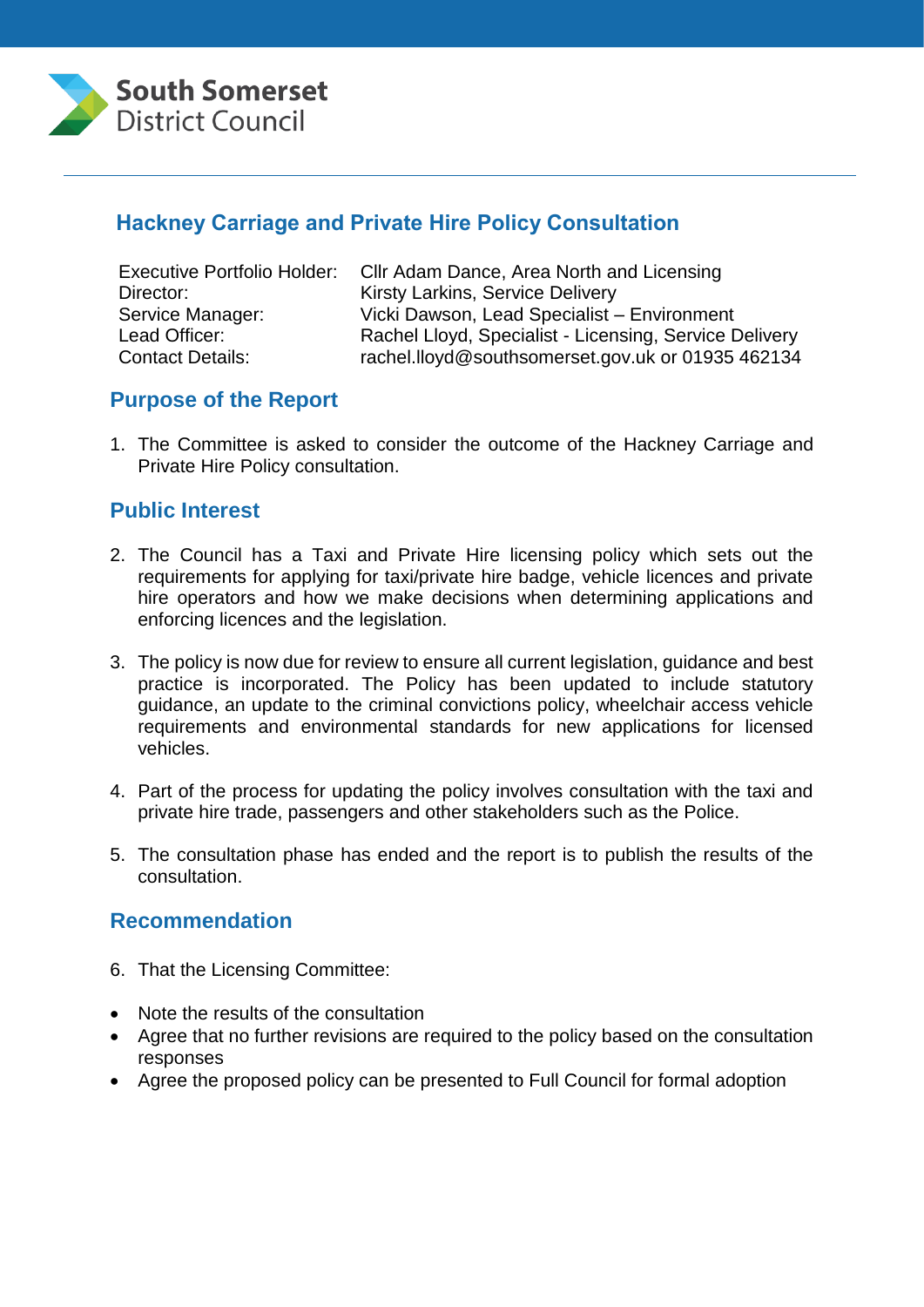

# **Background**

- 7. The last Taxi and Private Hire Licensing Policy was approved in 2014 and implemented in 2015. The policy provides information and guidance to applicants, clarity for vehicle license holders, drivers and operators and informs the public on the way the Council will undertake its licensing functions. It is important that the policy is periodically reviewed to ensure it remains current.
- 8. Since the 2015 policy was adopted there have been updates to best practice and recently there has been a significant change with the introduction of statutory guidance. The existing policy also had a requirement for 20% of the hackney carriage vehicles to be wheelchair accessible but did not allow non-wheelchair accessible vehicles to be licensed without approval from the Licensing Committee when that percentage had been achieved. This revised policy now reflects these changes. In addition the policy has been restructured to allow for easier reading.
- 9. A report containing the draft policy was approved for consultation by the Licensing Committee on 13 July 2021. The consultation was published on the Council's consultation hub (Citizen Space) and commenced on 01 August 2021 and ended on 26 September 2021. In addition to this the consultation was sent to a number of consultees. A list of the consultees can be found in Appendix 1.

# **Report Detail – Consultation Results**

- 10.The consultation comprised of the policy, details of the changes made to the policy and a questionnaire which focussed on views to do with the key changes. Respondents also had the opportunity to comment on any other aspect of the policy.
- 11.A total of 14 responses were received.
- 12.Respondents were asked to state if they were a private hire operator, vehicle licence holder, licensed hackney carriage or private hire driver, passenger or to provide a description of their role if none of the other categories applied. Chart 1 shows the breakdown of responses to this question. The majority of responses were from hackney carriage/private hire drivers. The person who responded 'other' specified that they are manage Great Western Railway taxi permits.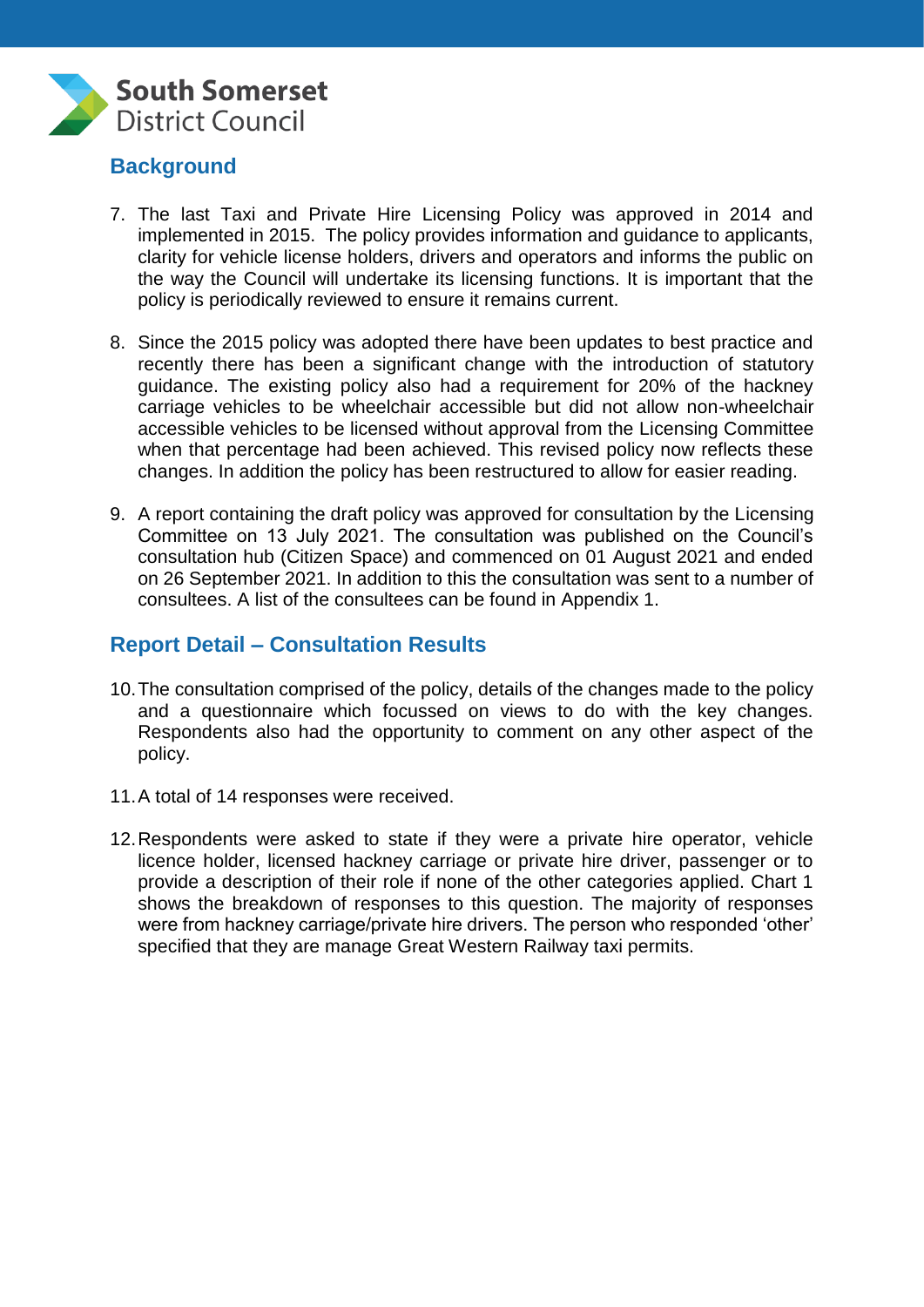



- 13.Reviewing the responses to the consultation in most questions there was a significant response in favour of the suggested policy or no opinion was offered. A detailed breakdown to all questions can be seen in Appendix 2.
- 14.The only questions where there was significant divided opinion were Question 6, Question 7 and Question 8.
- 15.Question 6 was suggesting a change from an age limit on private hire vehicles to applying the current EURO emission standard for new applications. Eight responses were in favour or had no opinion and six were not in favour of this change. It is worth noting that Question 5 asked the same question in relation to hackney carriage vehicles and in that question only two were not in favour of the change.
- 16.Of those not in favour, three were private hire operators and three were drivers. Of the three private hire operators two were in favour of applying the same policy to hackney carriage vehicles. Of the comments received one suggested this requirement may be expensive.
- 17.Officer recommendation is to not make any further changes to the proposed policy. In relation to the expense it will only relate to new vehicle licence applications and should not be a significant factor.
- 18.Question 7 was suggesting a change from requiring interim MOTs to vehicles under the age of 5 requiring a vehicle inspection at the time of application or renewal and having one MOT and vehicles over the age of 5 would require a vehicle inspection at the time of renewal.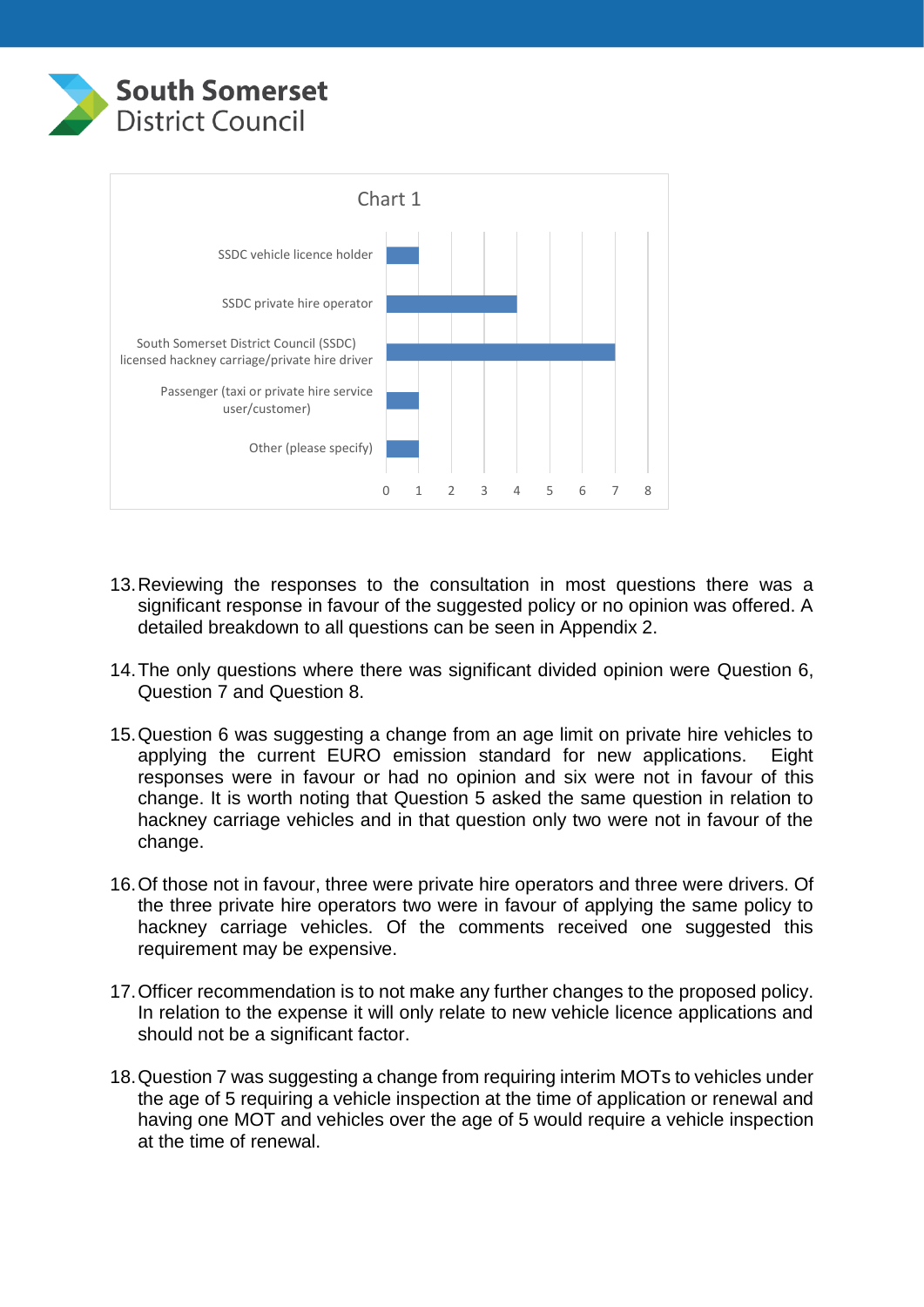

- 19.In the existing policy, the number of tests is based on the mileage of the vehicle test. The minimum number of tests would be a vehicle test at Lufton plus the statutory MOT. For older vehicles the total number of MOTs can increase to three.
- 20.In the proposed policy the number of tests is based on the age of the vehicle for vehicles under 5 years the number of tests would be two (one vehicle test at Lufton plus the statutory MOT) this is a similar requirement to current lower mileage vehicles.
- 21.For vehicles over 5 years old, the proposed policy requires an additional Lufton vehicle inspection at the mid-point of the licence (around 6 months into the licence). This is change from requiring additional MOTs.
- 22.The cost of the Lufton test is currently £53. MOTs can vary from £30 to £54.85.
- 23.From the comments received two of those not in favour appear to have misunderstood the requirement as they have as they mentioned additional cost or need for additional testing. The requirement of the proposed policy is to change the emphasis in vehicles over 5 years from MOT testing to Lufton vehicle testing which is more comprehensive as opposed to increasing the number of tests required.
- 24.Officer recommendation is to not make any further changes to the proposed policy.
- 25.Question 8 was suggesting a change to the percentage of wheelchair accessible vehicles. The current policy requires that 20% of licensed hackney carriage vehicles are wheelchair accessible and the draft policy recommended an increase to 25% in line with the Disabled Persons Transport Advisory Committee.
- 26.Seven responses were in favour or offered no opinion and seven responses were not in favour.
- 27.Respondents who were not in favour of the change were contacted to ask what percentage of wheelchair accessible vehicles they would like to see. One response was to keep it at 20%, one response wished to increase to 45% and the other did not offer an opinion.
- 28.Officer recommendation is to not make any further changes to the proposed policy and use the recommendation from the Disabled Persons Transport Advisory Committee.

#### **Financial Implications**

29.There are costs in relation to the implementation of the policy and maintaining the policy requirements, in particular reminders, monitoring and enforcing the requirement for biannual DBS checks. These costs can be met from existing budgets as with the existing policy.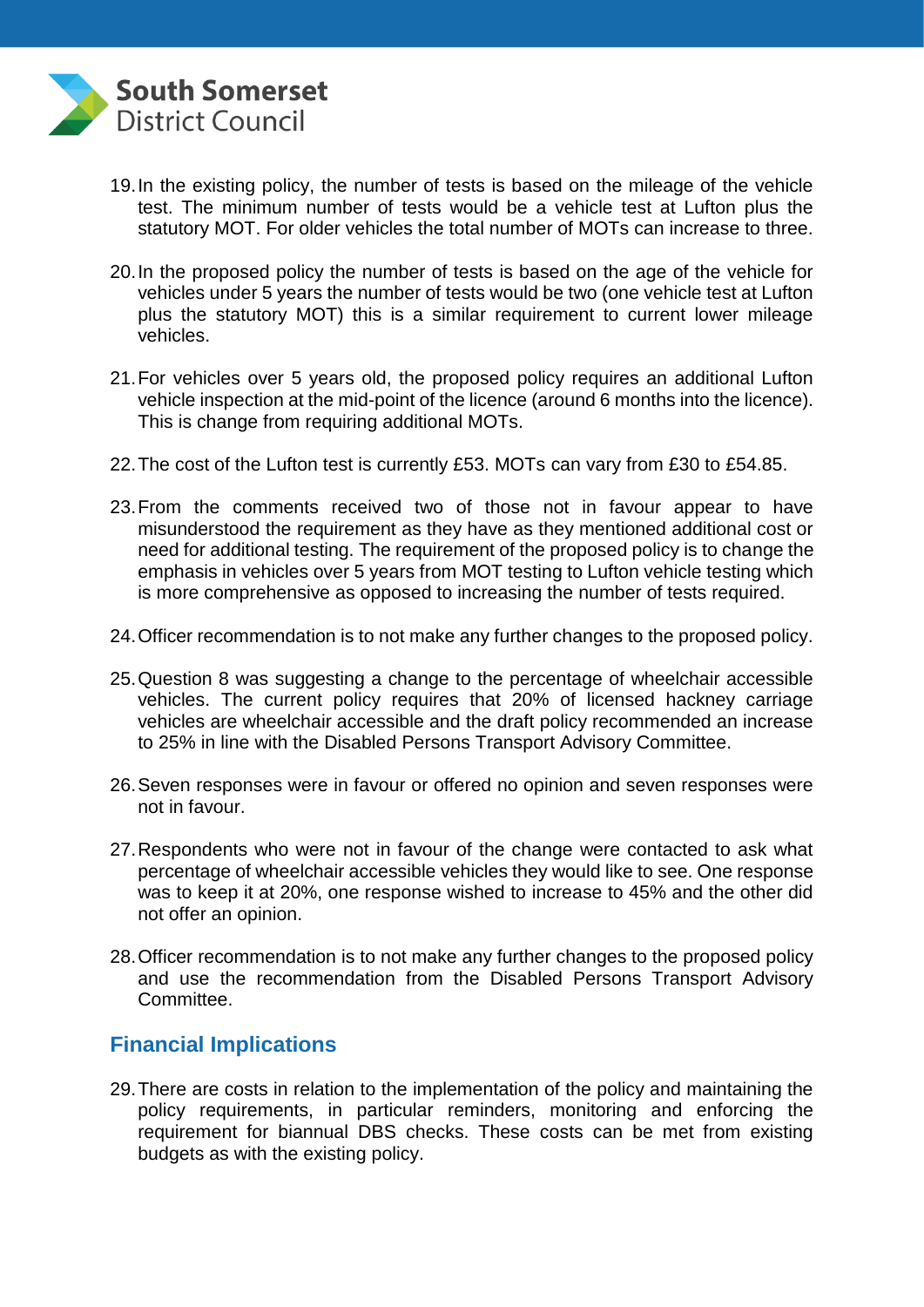

# **Council Plan Implications**

- 30.This revised policy supports the Council Plan themes, in particular The Protecting Core Services and Environment Areas of focus
- Deliver a high quality, effective and timely service to our customers
- Enhance the quality of the environment and its resilience and ability to adapt to climate change in partnership with our communities and businesses

## **Carbon Emissions and Climate Change Implications**

- 31.The environmental assessment toolkit has been used to consider carbon and climate implications of this report. Overall there are no negative carbon or climate change implications in adopting this policy.
- 32.This policy is primarily focused on ensuring public and vehicle safety for private hire and hackney carriage use in the district. By helping ensure a safe a taxi fleet this could help increase the use of public transport and reduce private vehicle use.
- 33.Whilst taxi vehicle use in itself will not be reduced, the policy does specifically include a requirement for new licensed vehicles to meet the current European Emission Standard. This will serve to ensure fuel use and emissions are reduced and air quality improved Whilst there is no current requirement for electric vehicles with use of renewable supplies, this will be considered in future as and when the market and infrastructure allow
- 34.There are no effects on the greenhouse gas emissions from the Councils own estate and operations.

#### **Equality and Diversity Implications**

35.A stage 1 Equality Analysis (EqA) was completed and agreed by the Equalities Officer and no further changes have been made to the policy which would affect this. This report does not pose any issue that would impact on any of the protected characteristics. An equality impact relevance check form can be found in Appendix 3.

#### **Privacy Impact Assessment**

36.The policy which is the subject of this report does not in itself involve the processing or handing of personal data. The processing of application forms in accordance with this policy currently involves the handling of personal data and no changes are being made to how that data is processed.